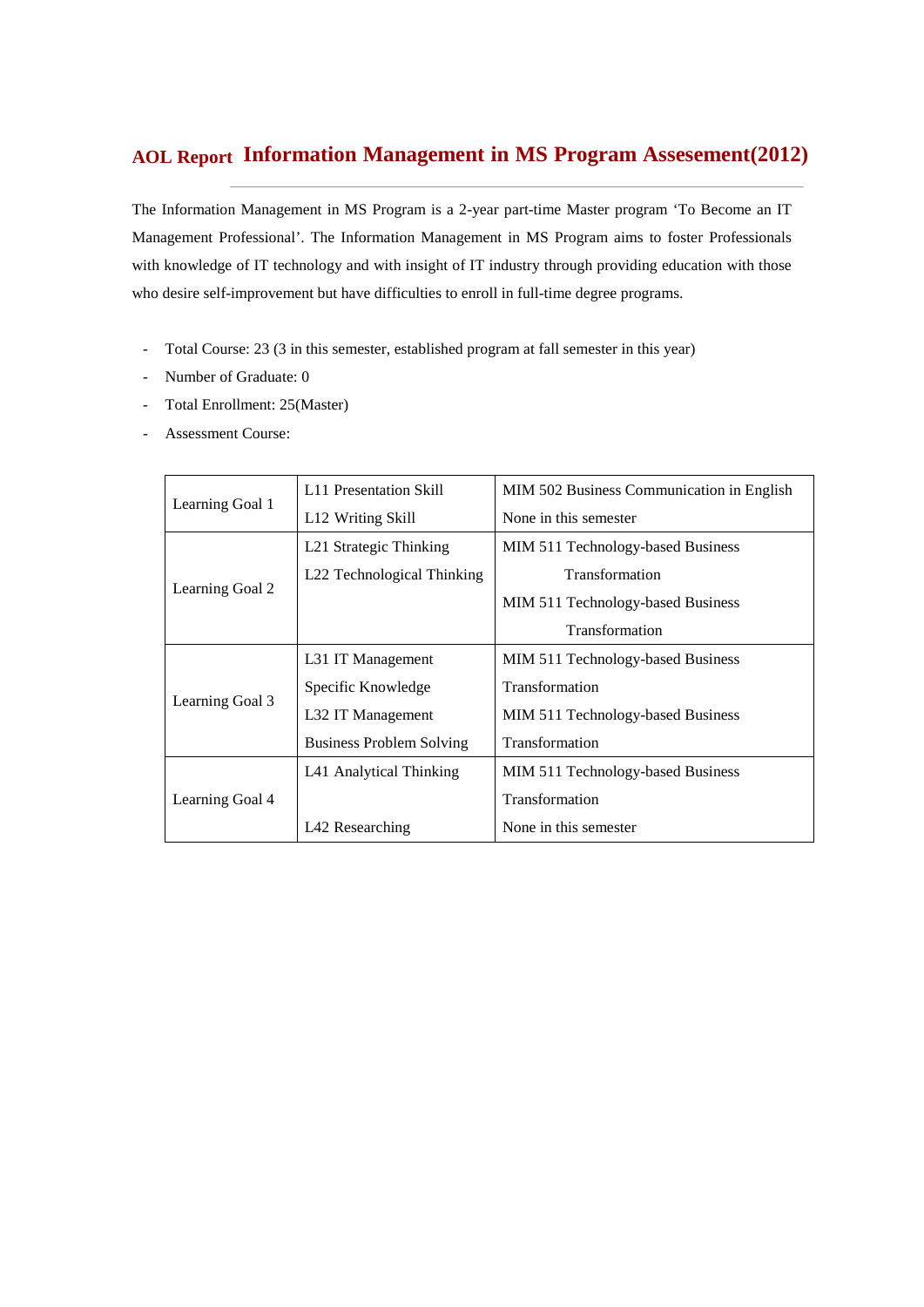### *Overview of assessment*

### **Information Management in MS Program Assessment: Learning Goal 1**

**Learning Goal: Our graduates will be professional effective communicators.**

| <b>Learning Objective</b>                  | <b>Sample</b>       | <b>Methods</b>             |
|--------------------------------------------|---------------------|----------------------------|
| (L11) Our students will deliver effective  | Student enrolled in | - (L11) Course-embedded    |
| presentation accompanied with proper IT    | MIM502(N=13,        | presentation evaluation by |
| management                                 | $52\%$              | faculty                    |
| (L12) Our student will create well-written | None $(N=0)$        | - (L12) Dissertation       |
| professional papers on a research topic.   |                     | evaluation                 |

Finding

**-** Using assessment rubric by faculty, average score for L11 are 2.615 respectively.

\* 1 (Fails to Meet Expectations) 2 (Meets Expectations) 3 (Exceed Expectation)

- Based on the end of the class, all students improved in their overall ability to 1) Organize and structure their presentations with more clarity and logic, 2) Develop storylines and logic, 3) Enhance their confidence and delivery skills in relation to body language, appropriate facial gestures and eye contact. 4) Develop audience rapport and audience analysis. 5) Develop an authentic presentation style that fits their character.

- MIM502 is divided into two classes. However we measure only one of two classes, so only 13 people are subject of this evaluation.

- Because this program is established at this year, there is no graduate member. Therefore, we cannot measure L12.

#### **Information Management in MS Program Assessment: Learning Goal 2**

**Learning Goal: Our graduates will be able to strategically analyze IT management problems and innovatively generate value through studying information technology.** 

| <b>Learning Objective</b>                    | <b>Sample</b>           | <b>Methods</b>           |
|----------------------------------------------|-------------------------|--------------------------|
| (L21) Our student will use appropriate       | <b>Student enrolled</b> | - (L21) Course-embedded  |
| analytical techniques to solve IT management | in MIM511( $N=25$ )     | test evaluation by       |
| problems and will demonstrate the ability of |                         | faculty                  |
| sound business research.                     |                         | - (L22) Course-embedded  |
| (L22) Our students will study emerging       | $MIN511(N=25)$          | assignment evaluation by |
| information technology.                      |                         | faculty                  |
|                                              |                         |                          |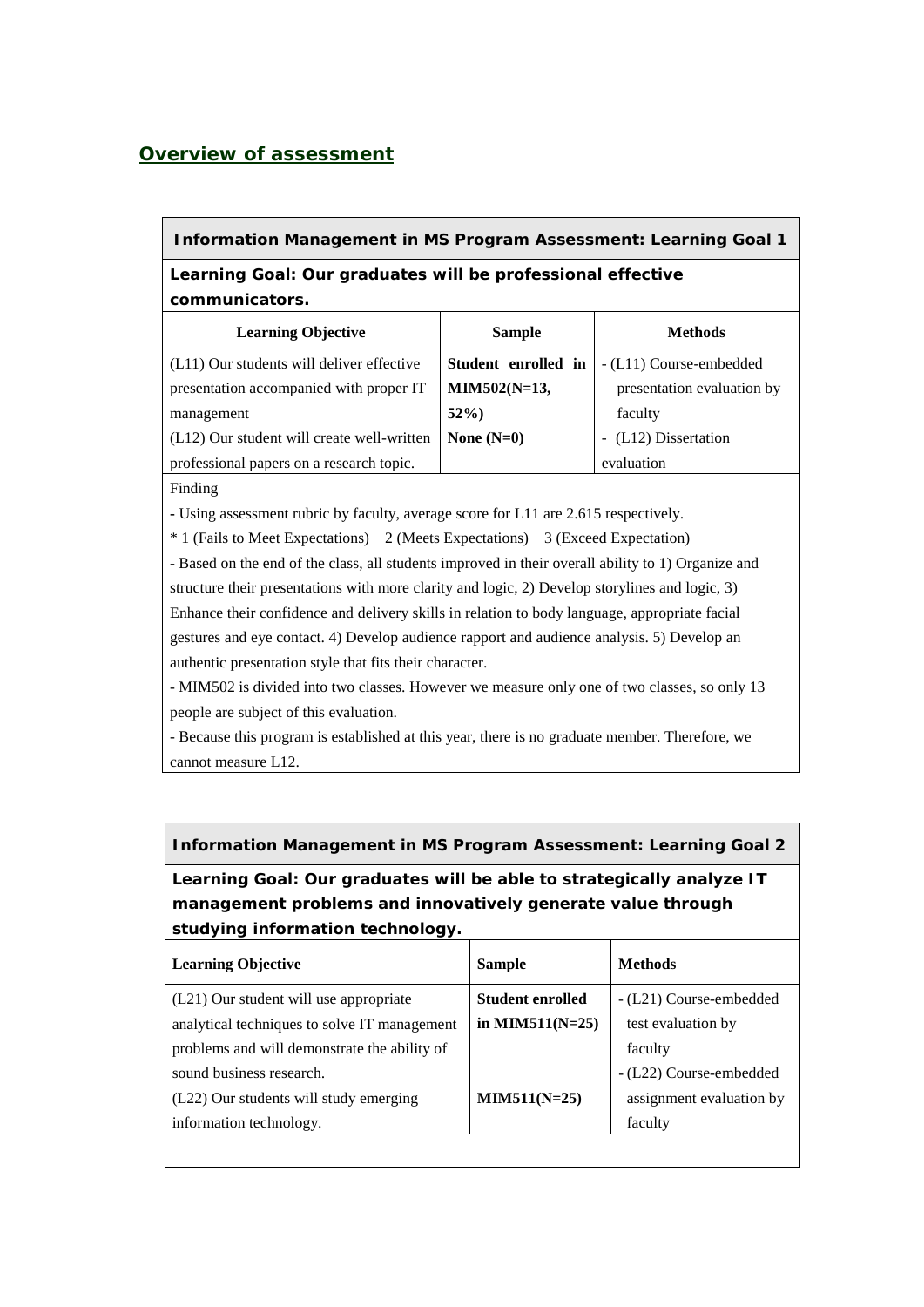#### Finding

- Using assessment rubric by faculty, average scores for L21, L22 are 2.365, 2.488 respectively (meet the expectation).

\* 1 (Fails to Meet Expectations) 2 (Meets Expectations) 3 (Exceed Expectation)

- Based on six rounds of IT management case studies and final examination, I can conclude that

students demonstrated their capability to strategically analyze IT management problems and

suggest value-adding innovations with advanced use of diverse information technologies.

#### **Information Management in MS Program Assessment: Learning Goal 3**

**Learning Goal: Our graduates will develop professional knowledge and exhibit professional competencies in IT management.**

| <b>Learning Objective</b>                                                                                                                           | <b>Sample</b>                                | <b>Methods</b>                                                 |
|-----------------------------------------------------------------------------------------------------------------------------------------------------|----------------------------------------------|----------------------------------------------------------------|
| (L31) Our students will build IT management                                                                                                         |                                              | - (L31) Course-embedded                                        |
| specific knowledge and understand the key<br>issues.<br>(L32) Our students apply domain expertise to<br>the business problems in the IT management. | <b>Student enrolled in</b><br>$MIN511(N=25)$ | assignment evaluation by<br>faculty                            |
|                                                                                                                                                     | $MIN511(N=25)$                               | - (L32) Course-embedded<br>assignment evaluation by<br>faculty |

#### Finding

**-** Using assessment rubric by faculty, average scores for L31, L32 are 2.6, 2.54 respectively.

\* 1 (Fails to Meet Expectations) 2 (Meets Expectations) 3 (Exceed Expectation)

**-** Based on IT management case studies and individual IT modeling projects, I could verify the fact that students built a significant body of IT management knowledge and were able to apply their domain expertise to resolve the business problems in diverse industry contexts.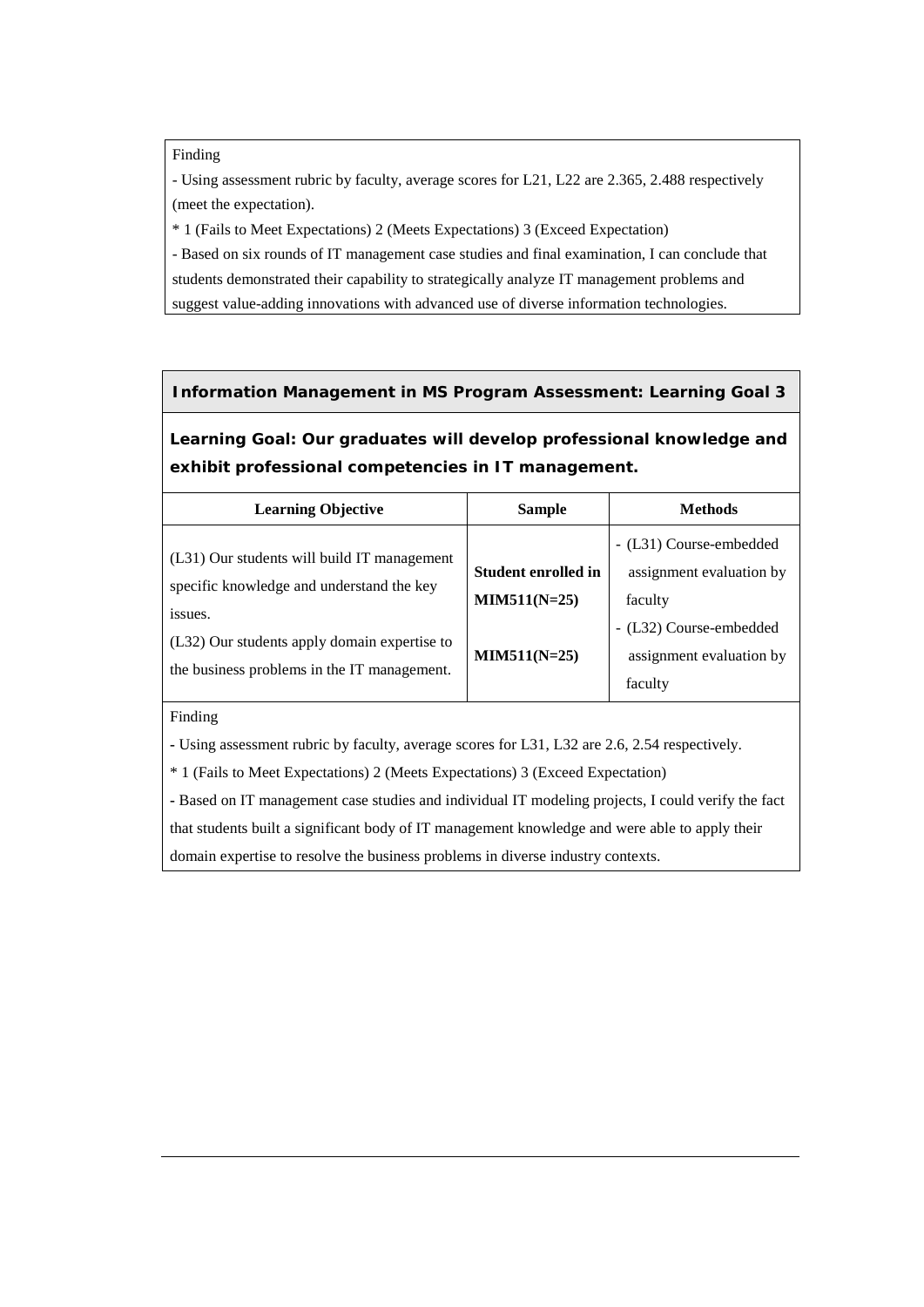#### **Information Management in MS Program Assessment: Learning Goal 4**

#### **Learning Goal: Our graduates will be capable researchers.**

| <b>Learning Objective</b>                                                                                          | Sample                                | <b>Methods</b>                                               |
|--------------------------------------------------------------------------------------------------------------------|---------------------------------------|--------------------------------------------------------------|
| (L41) Our student will identify and<br>diagnose management/research<br>problems.                                   | Student enrolled in<br>$MIN511(N=25)$ | (L41) Course-embedded<br>assignment evaluation by<br>faculty |
| (L42) Our students will engage in<br>management research and present the<br>findings of such research effectively. | None $(N=0)$                          | (L42) Dissertation evaluation                                |

#### Finding

**-** Using assessment rubric by faculty, average scores for L41 are 2.657 respectively.

\* 1 (Fails to Meet Expectations) 2 (Meets Expectations) 3 (Exceed Expectation)

- Since students were asked to identify the hidden business problems of the case companies on their own, I was very satisfied to find that our students in general showed their skill and capability to identify and diagnose key problems or opportunities of the target firm in a very realistic setting. They were also capable of implementing the research activities and presenting their findings in a very effective manner to the audience including the instructor.

- Because this program is established at this year, there is no graduate member. Therefore, we cannot evaluate L42.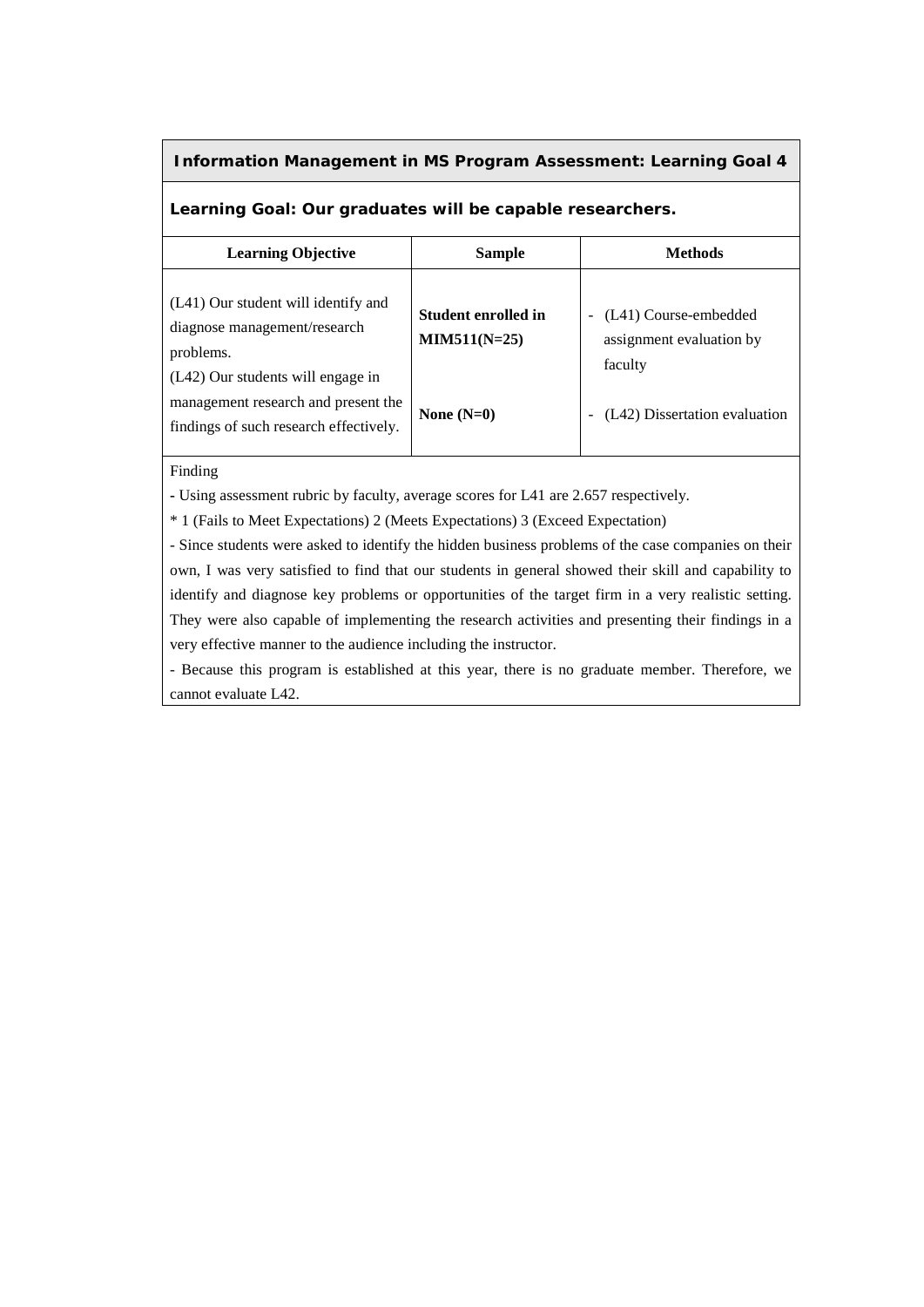# *Data Analysis and Results*

| Assessment Learning Goal 1(L11): MIM502 (N=13) |                                                                                           |                      |                              |                |                     |                                          |                                  |  |
|------------------------------------------------|-------------------------------------------------------------------------------------------|----------------------|------------------------------|----------------|---------------------|------------------------------------------|----------------------------------|--|
|                                                | <b>Professional Communication</b>                                                         |                      |                              |                |                     |                                          |                                  |  |
| Student                                        | Skills to deliver effective presentation accompanied with proper IT management<br>$L11$ : |                      |                              |                |                     |                                          |                                  |  |
| Number                                         | Organiz<br>ation                                                                          | Quality<br>of slides | Voice<br>Quality and<br>pace | Mannerisms     | Professio<br>nalism | Use of<br>media/rapport<br>with audience | Ability to<br>answer<br>question |  |
| $\mathbf{1}$                                   | 3                                                                                         | $\overline{2}$       | 3                            | 3              | 3                   | 3                                        | 3                                |  |
| $\boldsymbol{2}$                               | $\overline{2}$                                                                            | $\overline{3}$       | 3                            | 3              | 3                   | $\overline{2}$                           | 3                                |  |
| 3                                              | $\overline{3}$                                                                            | $\overline{3}$       | $\overline{2}$               | $\overline{2}$ | 3                   | 3                                        | 3                                |  |
| 4                                              | $\overline{3}$                                                                            | $\overline{3}$       | $\overline{2}$               | $\overline{2}$ | 3                   | $\overline{2}$                           | 3                                |  |
| 5                                              | 3                                                                                         | $\overline{3}$       | 2                            | $\overline{2}$ | 3                   | 2                                        | $\overline{2}$                   |  |
| 6                                              | $\overline{3}$                                                                            | $\overline{3}$       | $\overline{2}$               | $\overline{2}$ | 3                   | $\overline{2}$                           | $\overline{2}$                   |  |
| $\boldsymbol{7}$                               | 3                                                                                         | $\overline{3}$       | 3                            | $\overline{2}$ | $\overline{3}$      | 3                                        | 3                                |  |
| $\,8\,$                                        | 3                                                                                         | $\overline{2}$       | $\overline{2}$               | $\overline{2}$ | $\overline{2}$      | 3                                        | 3                                |  |
| 9                                              | $\overline{2}$                                                                            | $\overline{3}$       | 3                            | $\overline{3}$ | $\overline{3}$      | $\overline{2}$                           | 3                                |  |
| 10                                             | 3                                                                                         | $\overline{2}$       | 3                            | $\overline{3}$ | 3                   | 3                                        | 3                                |  |
| 11                                             | $\overline{2}$                                                                            | $\overline{2}$       | $\overline{2}$               | $\overline{2}$ | 3                   | 3                                        | 3                                |  |
| 12                                             | $\overline{2}$                                                                            | $\overline{3}$       | $\overline{2}$               | $\overline{2}$ | 3                   | $\overline{2}$                           | 3                                |  |
| 13                                             | 3                                                                                         | $\mathsf{3}$         | $\overline{2}$               | $\overline{2}$ | 3                   | $\overline{2}$                           | 3                                |  |
| 3 Total                                        | 9                                                                                         | 9                    | 5                            | 4              | 12                  | 6                                        | 11                               |  |
| 2 Total                                        | $\overline{4}$                                                                            | $\overline{4}$       | 8                            | 9              | $\mathbf{1}$        | 7                                        | $\overline{2}$                   |  |
| 1 Total                                        | $\mathbf 0$                                                                               | $\mathbf 0$          | $\mathbf 0$                  | 0              | 0                   | $\mathbf 0$                              | $\mathbf 0$                      |  |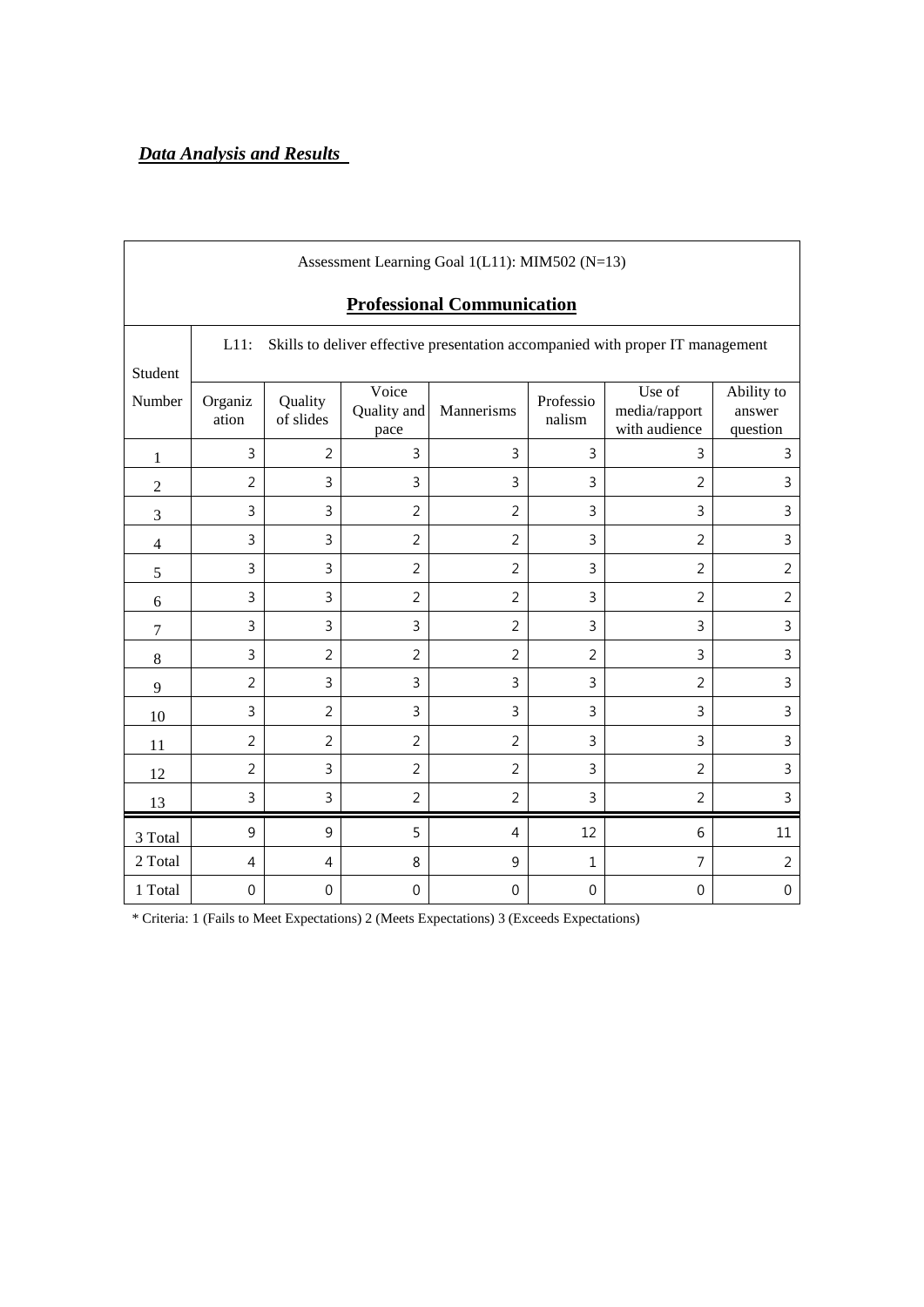|                | Assessment Learning Goal 2(L21): MIM511 (N=25)<br><b>Strategic Thinking &amp; Value Innovation</b> |                                                   |                                         |                                                                                  |                                  |                     |                             |
|----------------|----------------------------------------------------------------------------------------------------|---------------------------------------------------|-----------------------------------------|----------------------------------------------------------------------------------|----------------------------------|---------------------|-----------------------------|
|                | $L21$ :                                                                                            |                                                   |                                         | Using appropriate analytical techniques to solve IT management problems and will |                                  |                     |                             |
| Student        |                                                                                                    |                                                   |                                         | demonstrate the ability of sound business research                               |                                  |                     |                             |
| Number         | Factual<br>knowledge                                                                               | Application<br>of strategic<br>analytical<br>tool | Application<br>of financial<br>analysis | Identification<br>of<br>problem/issues                                           | Generation<br>of<br>alternatives | Recommend<br>ations | <b>Business</b><br>research |
| $\mathbf{1}$   | $\overline{2}$                                                                                     | 3                                                 | 3                                       | 3                                                                                | 3                                | $\mathbf{3}$        | $\overline{2}$              |
| $\overline{2}$ | $\overline{2}$                                                                                     | 3                                                 | 3                                       | $\mathbf{1}$                                                                     | $\overline{2}$                   | $\overline{2}$      | 1                           |
| $\mathfrak{Z}$ | $\overline{2}$                                                                                     | $\overline{2}$                                    | $\overline{2}$                          | $\mathbf 1$                                                                      | 3                                | 3                   | 3                           |
| $\overline{4}$ | $\overline{2}$                                                                                     | $\overline{2}$                                    | 3                                       | $\overline{2}$                                                                   | 3                                | $\overline{2}$      | $\overline{2}$              |
| $\mathfrak s$  | $\overline{2}$                                                                                     | 3                                                 | $\overline{2}$                          | 3                                                                                | $\overline{2}$                   | $\overline{2}$      | $\overline{2}$              |
| 6              | 3                                                                                                  | 3                                                 | 3                                       | $\overline{2}$                                                                   | $\overline{3}$                   | 3                   | $\overline{2}$              |
| 7              | 3                                                                                                  | $\overline{2}$                                    | $\overline{2}$                          | $\overline{2}$                                                                   | $\mathbf{1}$                     | $\overline{2}$      | $\overline{2}$              |
| $8\,$          | 3                                                                                                  | $\overline{2}$                                    | $\overline{2}$                          | 3                                                                                | 3                                | $\overline{2}$      | 3                           |
| 9              | 3                                                                                                  | 3                                                 | 3                                       | $\overline{2}$                                                                   | 3                                | 3                   | $\overline{2}$              |
| 10             | $\overline{2}$                                                                                     | 3                                                 | 3                                       | $\mathbf{1}$                                                                     | 2                                | 3                   | $\overline{2}$              |
| 11             | 3                                                                                                  | 3                                                 | 3                                       | $\overline{2}$                                                                   | $\overline{2}$                   | 3                   | 3                           |
| 12             | 3                                                                                                  | 3                                                 | 3                                       | $\overline{2}$                                                                   | $\overline{2}$                   | $\overline{2}$      | $\mathsf{3}$                |
| 13             | 3                                                                                                  | 3                                                 | $\overline{2}$                          | $\mathbf{1}$                                                                     | $\overline{2}$                   | $\overline{2}$      | $\overline{2}$              |
| 14             | 3                                                                                                  | $\overline{2}$                                    | $\overline{2}$                          | $\overline{2}$                                                                   | $\mathsf{3}$                     | 3                   | $\overline{2}$              |
| 15             | 3                                                                                                  | 3                                                 | 3                                       | 3                                                                                | $\mathbf{1}$                     | $\overline{2}$      | 3                           |
| 16             | $\overline{2}$                                                                                     | $\overline{2}$                                    | $\overline{2}$                          | $\mathbf{1}$                                                                     | $\overline{2}$                   | 3                   | 3                           |
| 17             | 3                                                                                                  | $\overline{2}$                                    | $\overline{2}$                          | $\overline{2}$                                                                   | $\overline{2}$                   | 3                   | 3                           |
| 18             | $\overline{2}$                                                                                     | $\overline{2}$                                    | 3                                       | $\overline{2}$                                                                   | $\overline{2}$                   | $\mathsf{3}$        | $\overline{2}$              |
| 19             | $\overline{2}$                                                                                     | $\mathbf{3}$                                      | 3                                       | $\overline{2}$                                                                   | $\mathsf{3}$                     | $\mathsf{3}$        | $\overline{2}$              |
| 20             | $\overline{2}$                                                                                     | $\overline{2}$                                    | $\mathbf{3}$                            | $\overline{2}$                                                                   | $\mathbf{3}$                     | $\mathsf{3}$        | $\overline{2}$              |
| 21             | $\overline{2}$                                                                                     | $\overline{2}$                                    | $\overline{2}$                          | $\mathbf{1}$                                                                     | 3                                | 3                   | $\overline{c}$              |
| $22\,$         | $\mathbf 1$                                                                                        | $\overline{2}$                                    | $\overline{2}$                          | $\overline{2}$                                                                   | $\mathsf{3}$                     | $\mathsf{3}$        | $\overline{2}$              |
| $23\,$         | 3                                                                                                  | $\overline{2}$                                    | $\overline{2}$                          | $\overline{2}$                                                                   | $\overline{2}$                   | 3                   | $\overline{2}$              |
| 24             | $\mathsf{3}$                                                                                       | $\overline{2}$                                    | $\overline{2}$                          | $\overline{2}$                                                                   | 3                                | $\overline{2}$      | $\mathbf 1$                 |
| $25\,$         | $\mathsf 3$                                                                                        | $\overline{2}$                                    | $\overline{2}$                          | $\overline{2}$                                                                   | $\mathsf 3$                      | $\mathsf 3$         | $\mathbf 1$                 |
| Total<br>3     | 13                                                                                                 | $11\,$                                            | 12                                      | $\overline{4}$                                                                   | 13                               | 16                  | $\overline{7}$              |
| Total<br>2     | $11\,$                                                                                             | 14                                                | 13                                      | 15                                                                               | 10                               | $9\,$               | 15                          |

 $\mathsf{l}$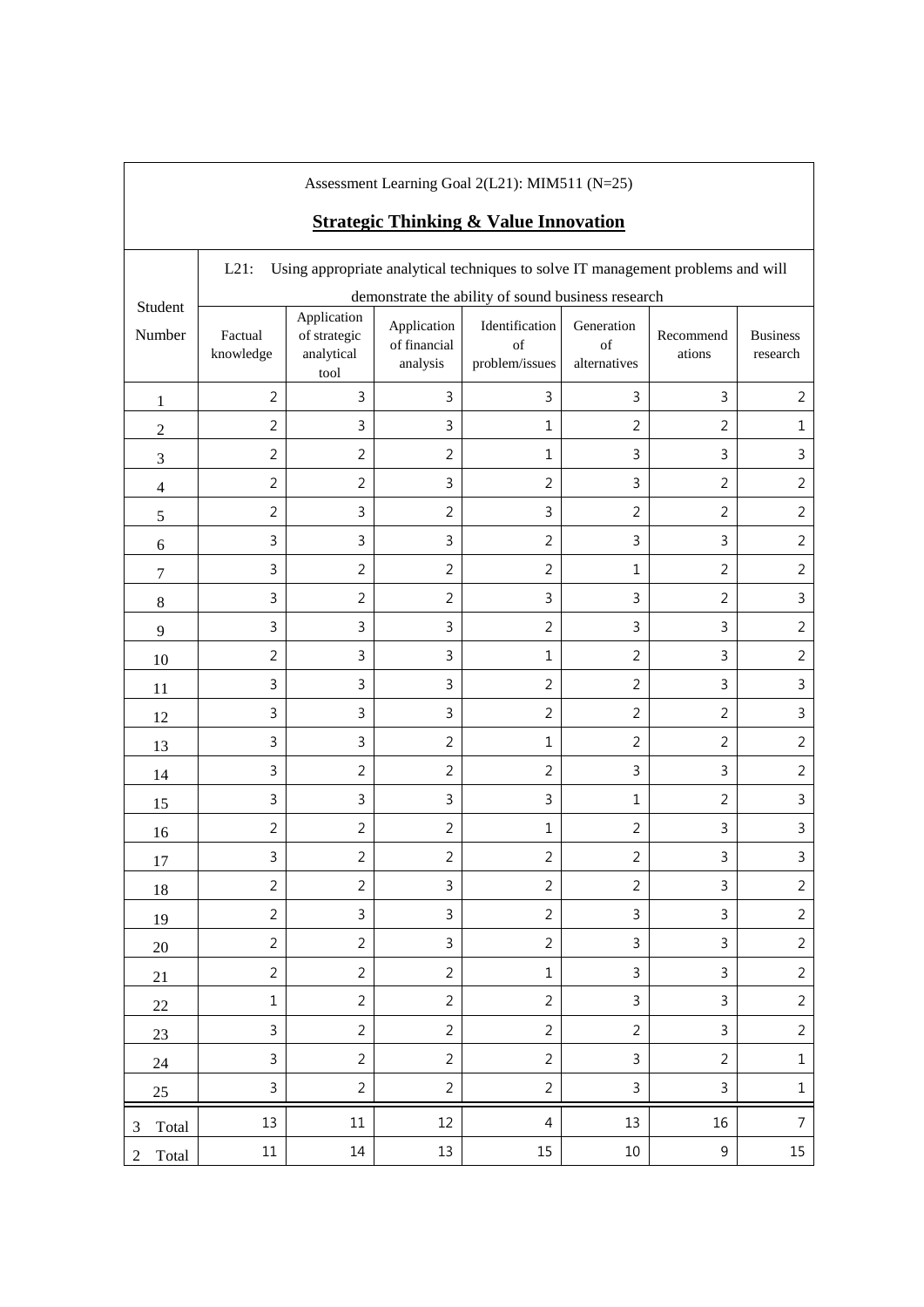| . |
|---|
|---|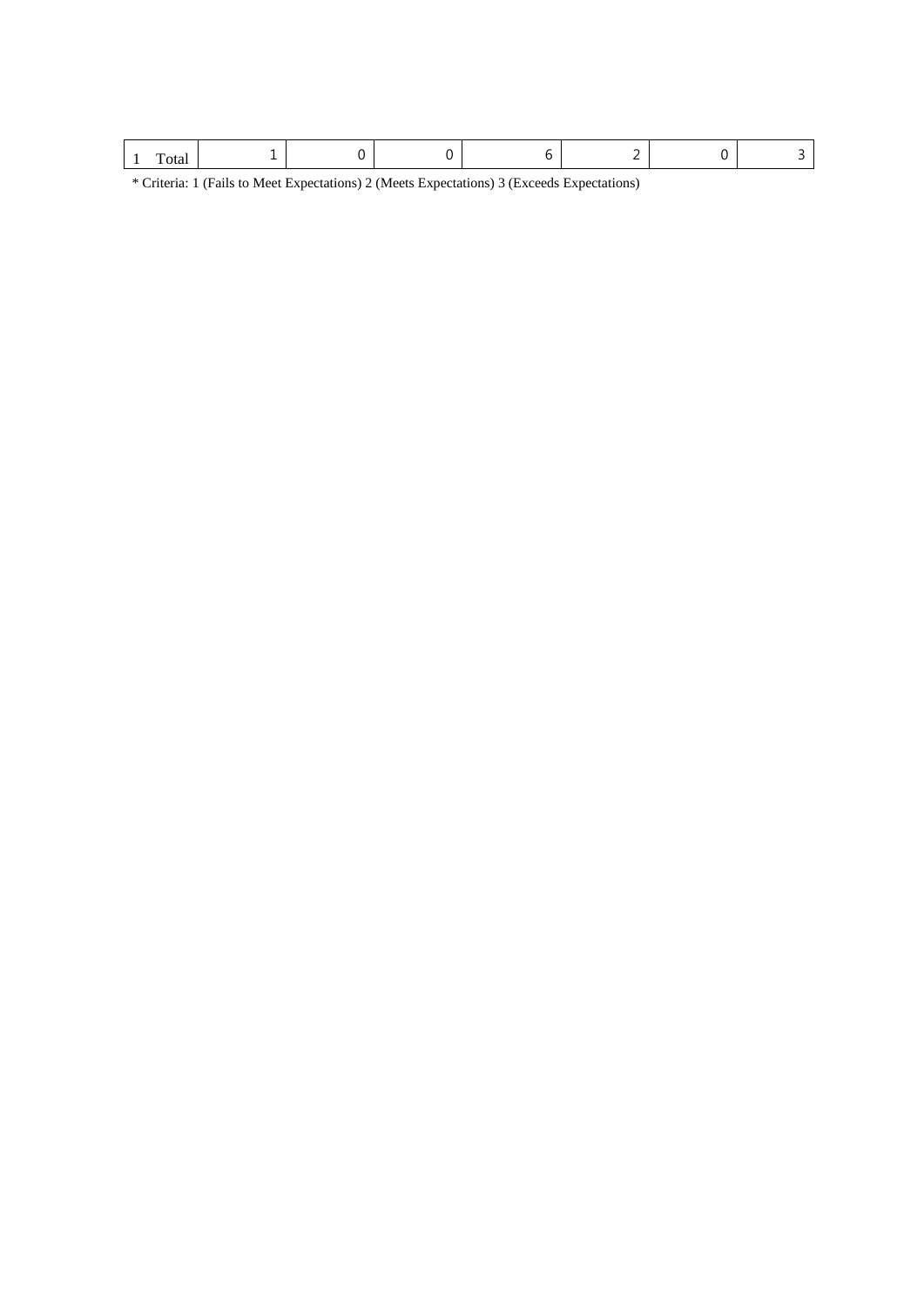| Assessment Learning Goal 2(L22): MIM511 (N=25) |                  |                         |                                                  |                         |                    |
|------------------------------------------------|------------------|-------------------------|--------------------------------------------------|-------------------------|--------------------|
|                                                |                  |                         | <b>Strategic Thinking &amp; Value Innovation</b> |                         |                    |
| Student                                        |                  | $L22$ :                 | Studying emerging information technology         |                         |                    |
| Number                                         | Consideration    | Management<br>principle | Intellectual<br>sensitivity                      | Horizontal<br>synthesis | Vertical synthesis |
| $\mathbf{1}$                                   | 3                | 3                       | 3                                                | $\overline{3}$          | 3                  |
| $\overline{c}$                                 | 3                | 3                       | 3                                                | $\overline{2}$          | $\overline{2}$     |
| 3                                              | 3                | $\overline{2}$          | 3                                                | $\overline{2}$          | 3                  |
| $\overline{\mathcal{L}}$                       | 3                | 3                       | 3                                                | 3                       | 3                  |
| $\mathfrak s$                                  | 3                | 3                       | 3                                                | 3                       | 3                  |
| 6                                              | 3                | 3                       | 3                                                | 2                       | 2                  |
| $\boldsymbol{7}$                               | $\overline{c}$   | $\overline{2}$          | 3                                                | $\overline{2}$          | 2                  |
| $\,8\,$                                        | 3                | 3                       | $\overline{2}$                                   | 3                       | $\overline{2}$     |
| 9                                              | 3                | 3                       | 3                                                | $\mathsf 3$             | 3                  |
| $10\,$                                         | $\overline{c}$   | $\overline{2}$          | 2                                                | $\sqrt{2}$              | $\overline{2}$     |
| 11                                             | 3                | 3                       | 2                                                | 3                       | $\overline{2}$     |
| 12                                             | 3                | 3                       | 3                                                | $\overline{c}$          | 3                  |
| 13                                             | 3                | $\overline{2}$          | 2                                                | $\mathbf 1$             | $\overline{2}$     |
| 14                                             | $\overline{2}$   | 3                       | 2                                                | $\overline{2}$          | 2                  |
| 15                                             | 3                | $\overline{2}$          | 3                                                | 3                       | 3                  |
| 16                                             | $\overline{c}$   | $\overline{c}$          | 3                                                | $\overline{2}$          | $\overline{2}$     |
| 17                                             | $\overline{2}$   | 3                       | 2                                                | $\overline{2}$          | 3                  |
| 18                                             | 3                | $\overline{2}$          | 2                                                | $\overline{2}$          | 3                  |
| 19                                             | $\overline{2}$   | 3                       | 3                                                | 2                       | 2                  |
| $20\,$                                         | 3                | 3                       | 3                                                | $\sqrt{2}$              | $\mathsf{3}$       |
| 21                                             | $\sqrt{2}$       | $\overline{c}$          | $\overline{2}$                                   | $\mathsf 3$             | $\sqrt{2}$         |
| $22\,$                                         | 3                | $\overline{c}$          | 3                                                | $\overline{2}$          | $\overline{c}$     |
| $23\,$                                         | $\mathsf{3}$     | 3                       | $\overline{2}$                                   | $\overline{3}$          | $\overline{3}$     |
| 24                                             | $\overline{2}$   | $\overline{c}$          | $\overline{2}$                                   | $\sqrt{2}$              | $\mathbf 1$        |
| $25\,$                                         | $\overline{2}$   | $\overline{2}$          | $\overline{2}$                                   | $\mathbf 1$             | $\overline{c}$     |
| Total<br>3                                     | 16               | 14                      | $14\,$                                           | $\mathsf 9$             | $11\,$             |
| Total<br>$\overline{c}$                        | $\mathsf 9$      | $11\,$                  | $11\,$                                           | 14                      | 13                 |
| Total<br>1                                     | $\boldsymbol{0}$ | $\boldsymbol{0}$        | $\boldsymbol{0}$                                 | $\sqrt{2}$              | $\mathbf{1}$       |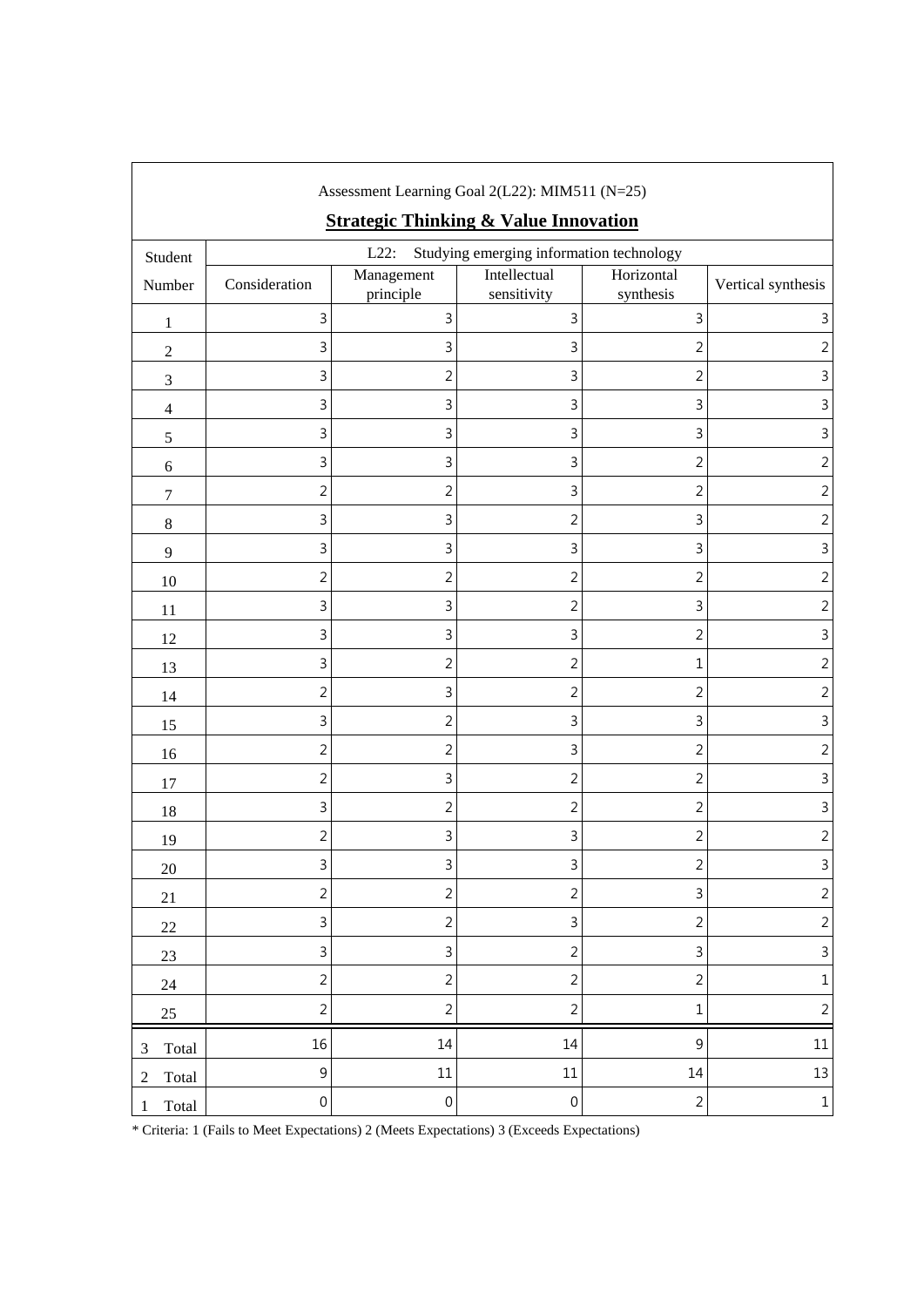| Assessment Learning Goal 3(L31): MIM511 (N=25) |                                   |                                                                                       |  |  |
|------------------------------------------------|-----------------------------------|---------------------------------------------------------------------------------------|--|--|
|                                                | Domain expertise in IT Management |                                                                                       |  |  |
| Student                                        |                                   | L31: Building IT management industry specific knowledge and understand the key issues |  |  |
| Number                                         | Build industry specific knowledge | Understand the key issues of business<br>environment                                  |  |  |
| $\mathbf{1}$                                   | 3                                 | $\mathsf 3$                                                                           |  |  |
| $\sqrt{2}$                                     | 3                                 | 3                                                                                     |  |  |
| $\ensuremath{\mathfrak{Z}}$                    | 3                                 | 3                                                                                     |  |  |
| $\overline{4}$                                 | 3                                 | 3                                                                                     |  |  |
| $\mathfrak s$                                  | 3                                 | $\mathsf 3$                                                                           |  |  |
| $\sqrt{6}$                                     | 3                                 | $\overline{2}$                                                                        |  |  |
| $\tau$                                         | 3                                 | $\mathsf{3}$                                                                          |  |  |
| $\,8\,$                                        | 3                                 | $\overline{2}$                                                                        |  |  |
| $\overline{9}$                                 | $\overline{2}$                    | 3                                                                                     |  |  |
| $10\,$                                         | $\overline{2}$                    | $\overline{2}$                                                                        |  |  |
| 11                                             | 3                                 | 3                                                                                     |  |  |
| 12                                             | 3                                 | $\overline{2}$                                                                        |  |  |
| 13                                             | $\overline{2}$                    | $\overline{2}$                                                                        |  |  |
| 14                                             | $\overline{2}$                    | $\mathsf 3$                                                                           |  |  |
| 15                                             | 3                                 | 3                                                                                     |  |  |
| 16                                             | 3                                 | 3                                                                                     |  |  |
| 17                                             | 3                                 | $\overline{2}$                                                                        |  |  |
| 18                                             | $\overline{2}$                    | $\overline{2}$                                                                        |  |  |
| 19                                             | $\overline{2}$                    | 3                                                                                     |  |  |
| $20\,$                                         | 3                                 | $\mathsf{3}$                                                                          |  |  |
| 21                                             | $\overline{2}$                    | $\overline{2}$                                                                        |  |  |
| $22\,$                                         | 3                                 | $\overline{2}$                                                                        |  |  |
| $23\,$                                         | $\overline{2}$                    | $\mathsf{3}$                                                                          |  |  |
| 24                                             | $\mathsf{3}$                      | $\overline{2}$                                                                        |  |  |
| $25\,$                                         | $\overline{2}$                    | $\overline{2}$                                                                        |  |  |
| 3 Total                                        | 16                                | 14                                                                                    |  |  |
| 2 Total                                        | $\mathsf 9$                       | $11\,$                                                                                |  |  |
| $1\ \mathrm{Total}$                            | $\boldsymbol{0}$                  | $\boldsymbol{0}$                                                                      |  |  |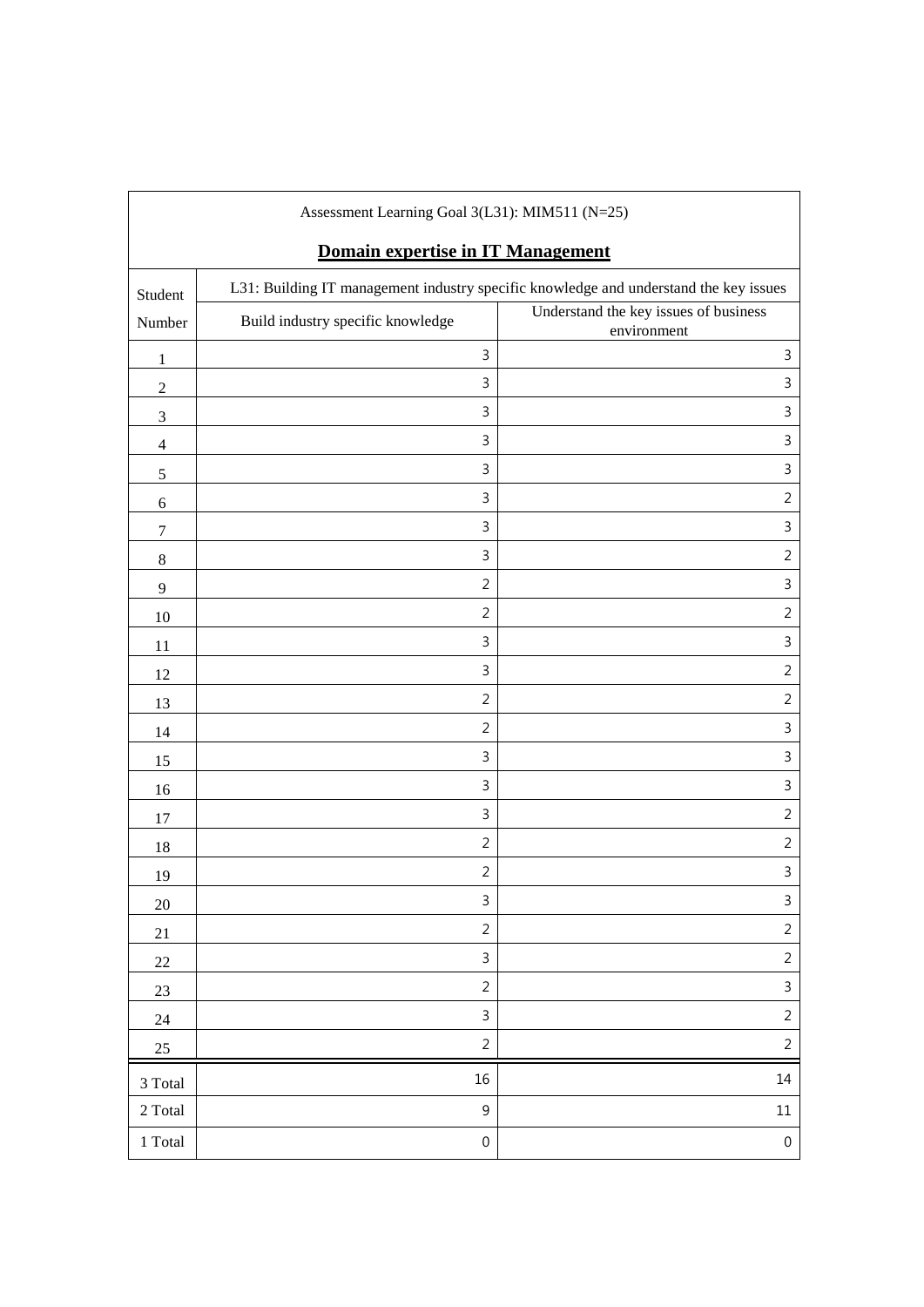| Assessment Learning Goal 3(L32): MIM511 (N=25) |                                                            |                                                                              |  |  |  |  |
|------------------------------------------------|------------------------------------------------------------|------------------------------------------------------------------------------|--|--|--|--|
|                                                | Domain expertise in IT Management                          |                                                                              |  |  |  |  |
| Student                                        |                                                            | L32: Applying domain expertise to the business problems in the IT management |  |  |  |  |
| Number                                         | Apply industry specific knowledge<br>to a specific problem | Recommend solutions<br>using structured approach                             |  |  |  |  |
| $\mathbf{1}$                                   | $\mathsf{3}$                                               | $\mathsf 3$                                                                  |  |  |  |  |
| $\boldsymbol{2}$                               | 3                                                          | $\overline{2}$                                                               |  |  |  |  |
| 3                                              | $\overline{2}$                                             | $\mathsf 3$                                                                  |  |  |  |  |
| $\overline{4}$                                 | $\mathbf{3}$                                               | $\mathsf 3$                                                                  |  |  |  |  |
| 5                                              | $\mathbf{3}$                                               | 3                                                                            |  |  |  |  |
| 6                                              | $\mathsf{3}$                                               | $\overline{2}$                                                               |  |  |  |  |
| $\tau$                                         | $\mathsf{3}$                                               | 3                                                                            |  |  |  |  |
| $\,8$                                          | $\mathsf{3}$                                               | $\overline{2}$                                                               |  |  |  |  |
| 9                                              | $\mathbf{3}$                                               | 3                                                                            |  |  |  |  |
| 10                                             | $\overline{2}$                                             | $\overline{2}$                                                               |  |  |  |  |
| 11                                             | $\mathsf{3}$                                               | 3                                                                            |  |  |  |  |
| 12                                             | $\mathsf{3}$                                               | $\overline{2}$                                                               |  |  |  |  |
| 13                                             | $\overline{2}$                                             | $\overline{2}$                                                               |  |  |  |  |
| 14                                             | $\overline{2}$                                             | $\overline{2}$                                                               |  |  |  |  |
| 15                                             | $\mathsf{3}$                                               | $\mathsf 3$                                                                  |  |  |  |  |
| 16                                             | $\mathbf{3}$                                               | $\mathsf 3$                                                                  |  |  |  |  |
| 17                                             | $\mathsf{3}$                                               | 3                                                                            |  |  |  |  |
| 18                                             | $\overline{2}$                                             | $\overline{2}$                                                               |  |  |  |  |
| 19                                             | $\overline{2}$                                             | $\overline{2}$                                                               |  |  |  |  |
| 20                                             | $\overline{\mathbf{3}}$                                    | $\overline{3}$                                                               |  |  |  |  |
| 21                                             | $\overline{2}$                                             | $\mathbf 1$                                                                  |  |  |  |  |
| $22\,$                                         | $\mathsf{3}$                                               | $\overline{2}$                                                               |  |  |  |  |
| 23                                             | $\mathsf{3}$                                               | $\mathsf{3}$                                                                 |  |  |  |  |
| 24                                             | $\overline{2}$                                             | $\mathfrak{Z}$                                                               |  |  |  |  |
| $25\,$                                         | $\mathbf 1$                                                | $\overline{2}$                                                               |  |  |  |  |
| 3 Total                                        | $16\,$                                                     | 13                                                                           |  |  |  |  |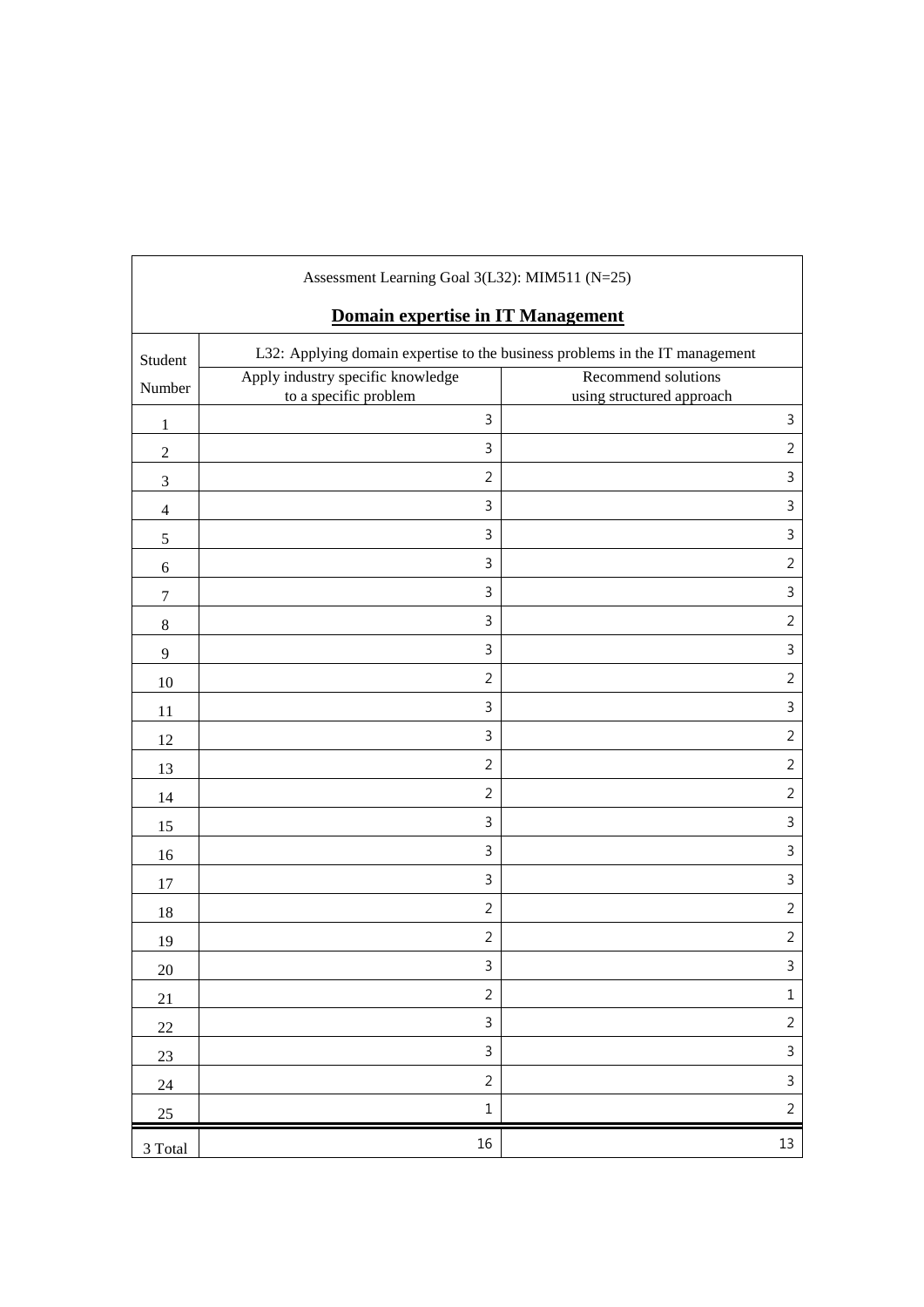| 2 Total | . . | -<br>-- |
|---------|-----|---------|
| 1 Total |     |         |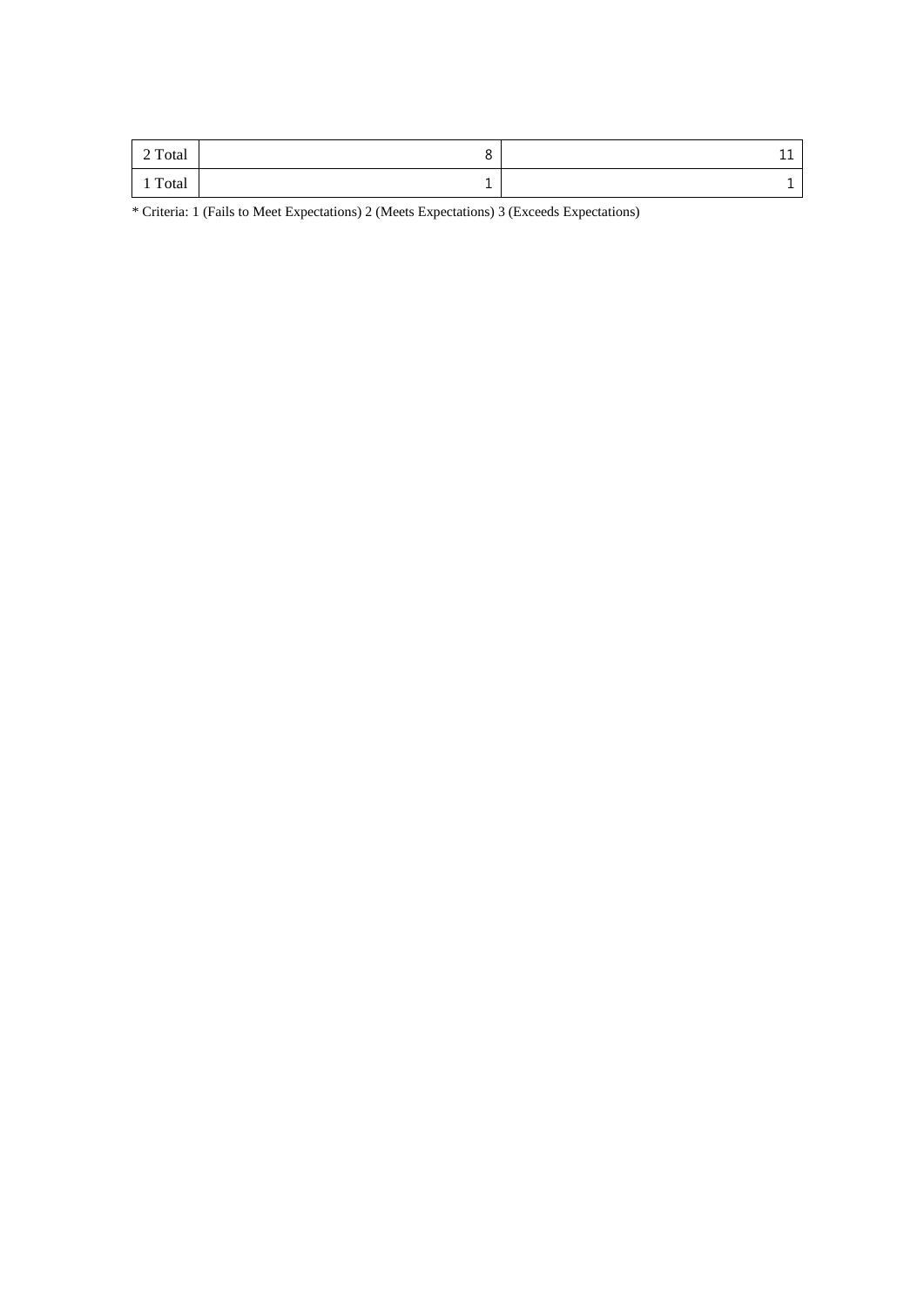| Assessment Learning Goal 4(L41): MIM511 (N=25)<br><b>Analytical and Creative Thinking</b> |                                                           |                                    |                            |                           |                                                        |                                                                            |                                                                                                                   |  |  |  |  |
|-------------------------------------------------------------------------------------------|-----------------------------------------------------------|------------------------------------|----------------------------|---------------------------|--------------------------------------------------------|----------------------------------------------------------------------------|-------------------------------------------------------------------------------------------------------------------|--|--|--|--|
| L41: Capability to identify and diagnose management/research problems                     |                                                           |                                    |                            |                           |                                                        |                                                                            |                                                                                                                   |  |  |  |  |
| Student<br>Number                                                                         | Identify<br>management/re<br>search issue<br>and concepts | Identify<br>alternative<br>options | Quantitative<br>evaluation | Qualitative<br>evaluation | Present and<br>organize work<br>in a logical<br>manner | Use new ideas<br>and analysis<br>methods not<br>includes in the<br>problem | Use ethical and<br>professionally<br>responsible<br>documentation and<br>propose ethical<br>responsible solutions |  |  |  |  |
| 1                                                                                         | 3                                                         | 3                                  | 3                          | 3                         | 3                                                      | 3                                                                          | 3                                                                                                                 |  |  |  |  |
| $\overline{2}$                                                                            | 3                                                         | 3                                  | $\overline{2}$             | 3                         | $\overline{2}$                                         | 3                                                                          | $\mathsf 3$                                                                                                       |  |  |  |  |
| 3                                                                                         | 3                                                         | $\overline{c}$                     | 3                          | 3                         | $\overline{2}$                                         | 3                                                                          | 3                                                                                                                 |  |  |  |  |
| $\overline{\mathcal{A}}$                                                                  | 3                                                         | 3                                  | 3                          | 3                         | 3                                                      | 3                                                                          | $\overline{2}$                                                                                                    |  |  |  |  |
| 5                                                                                         | 3                                                         | 3                                  | 3                          | $\overline{2}$            | 3                                                      | 3                                                                          | 3                                                                                                                 |  |  |  |  |
| $\sqrt{6}$                                                                                | 3                                                         | $\overline{2}$                     | $\mathsf{3}$               | $\overline{c}$            | 3                                                      | 3                                                                          | $\mathsf 3$                                                                                                       |  |  |  |  |
| 7                                                                                         | 3                                                         | 3                                  | 3                          | $\overline{c}$            | 2                                                      | 3                                                                          | $\mathbf{3}$                                                                                                      |  |  |  |  |
| 8                                                                                         | $\overline{2}$                                            | 3                                  | 3                          | $\overline{2}$            | 3                                                      | 3                                                                          | $\mathsf 3$                                                                                                       |  |  |  |  |
| 9                                                                                         | 3                                                         | 3                                  | 3                          | 3                         | 3                                                      | 3                                                                          | $\mathsf 3$                                                                                                       |  |  |  |  |
| 10                                                                                        | $\overline{2}$                                            | 3                                  | $\overline{2}$             | 3                         | 3                                                      | $\overline{2}$                                                             | $\overline{2}$                                                                                                    |  |  |  |  |
| 11                                                                                        | 3                                                         | 3                                  | $\overline{2}$             | 3                         | 3                                                      | $\overline{2}$                                                             | $\overline{3}$                                                                                                    |  |  |  |  |
| 12                                                                                        | 3                                                         | $\overline{2}$                     | 3                          | 3                         | 3                                                      | $\overline{2}$                                                             | $\overline{3}$                                                                                                    |  |  |  |  |
| 13                                                                                        | $\overline{2}$                                            | $\overline{2}$                     | 3                          | 3                         | 2                                                      | 3                                                                          | $\overline{2}$                                                                                                    |  |  |  |  |
| 14                                                                                        | $\overline{2}$                                            | 3                                  | $\overline{2}$             | $\overline{c}$            | 3                                                      | 3                                                                          | $\mathsf 3$                                                                                                       |  |  |  |  |
| 15                                                                                        | 3                                                         | 3                                  | $\mathsf{3}$               | 3                         | $\overline{c}$                                         | 3                                                                          | $\mathsf 3$                                                                                                       |  |  |  |  |
| 16                                                                                        | 3                                                         | ς<br>ر                             | $\overline{2}$             | 3                         | 3                                                      | $\overline{c}$                                                             | ς                                                                                                                 |  |  |  |  |
| 17                                                                                        | $\overline{3}$                                            | $\overline{2}$                     | 3                          | 3                         | $\overline{2}$                                         | 2                                                                          | $\mathbf{3}$                                                                                                      |  |  |  |  |
| 18                                                                                        | $\overline{2}$                                            | $\sqrt{2}$                         | 3                          | $\overline{2}$            | $\overline{2}$                                         | 3                                                                          | $\overline{2}$                                                                                                    |  |  |  |  |
| 19                                                                                        | $\overline{2}$                                            | 3                                  | $\overline{2}$             | 3                         | 3                                                      | $\sqrt{2}$                                                                 | $\overline{2}$                                                                                                    |  |  |  |  |
| 20                                                                                        | $\mathbf{3}$                                              | $\mathsf{3}$                       | 3                          | 3                         | $\overline{2}$                                         | 3                                                                          | $\mathsf{3}$                                                                                                      |  |  |  |  |
| 21                                                                                        | $\overline{2}$                                            | $\overline{2}$                     | 3                          | $\overline{2}$            | $\overline{2}$                                         | $\overline{2}$                                                             | $\mathsf{3}$                                                                                                      |  |  |  |  |
| 22                                                                                        | 3                                                         | $\overline{2}$                     | $\mathbf{3}$               | 3                         | $\overline{2}$                                         | $\overline{2}$                                                             | $\overline{3}$                                                                                                    |  |  |  |  |
| 23                                                                                        | $\mathbf{3}$                                              | 3                                  | $\overline{2}$             | 3                         | $\overline{2}$                                         | 3                                                                          | $\mathsf{3}$                                                                                                      |  |  |  |  |
| 24                                                                                        | $\mathbf{3}$                                              | 3                                  | $\overline{2}$             | 3                         | $\overline{2}$                                         | 3                                                                          | $\mathsf{3}$                                                                                                      |  |  |  |  |
| 25                                                                                        | $\overline{2}$                                            | 3                                  | $\overline{2}$             | $\overline{2}$            | $\overline{2}$                                         | 3                                                                          | $\overline{2}$                                                                                                    |  |  |  |  |
| 3 Total                                                                                   | $17\,$                                                    | 17                                 | 16                         | 17                        | 12                                                     | 17                                                                         | 19                                                                                                                |  |  |  |  |
| 2 Total                                                                                   | 8                                                         | $\,8\,$                            | 9                          | $\,8\,$                   | 13                                                     | $\,8\,$                                                                    | 6                                                                                                                 |  |  |  |  |